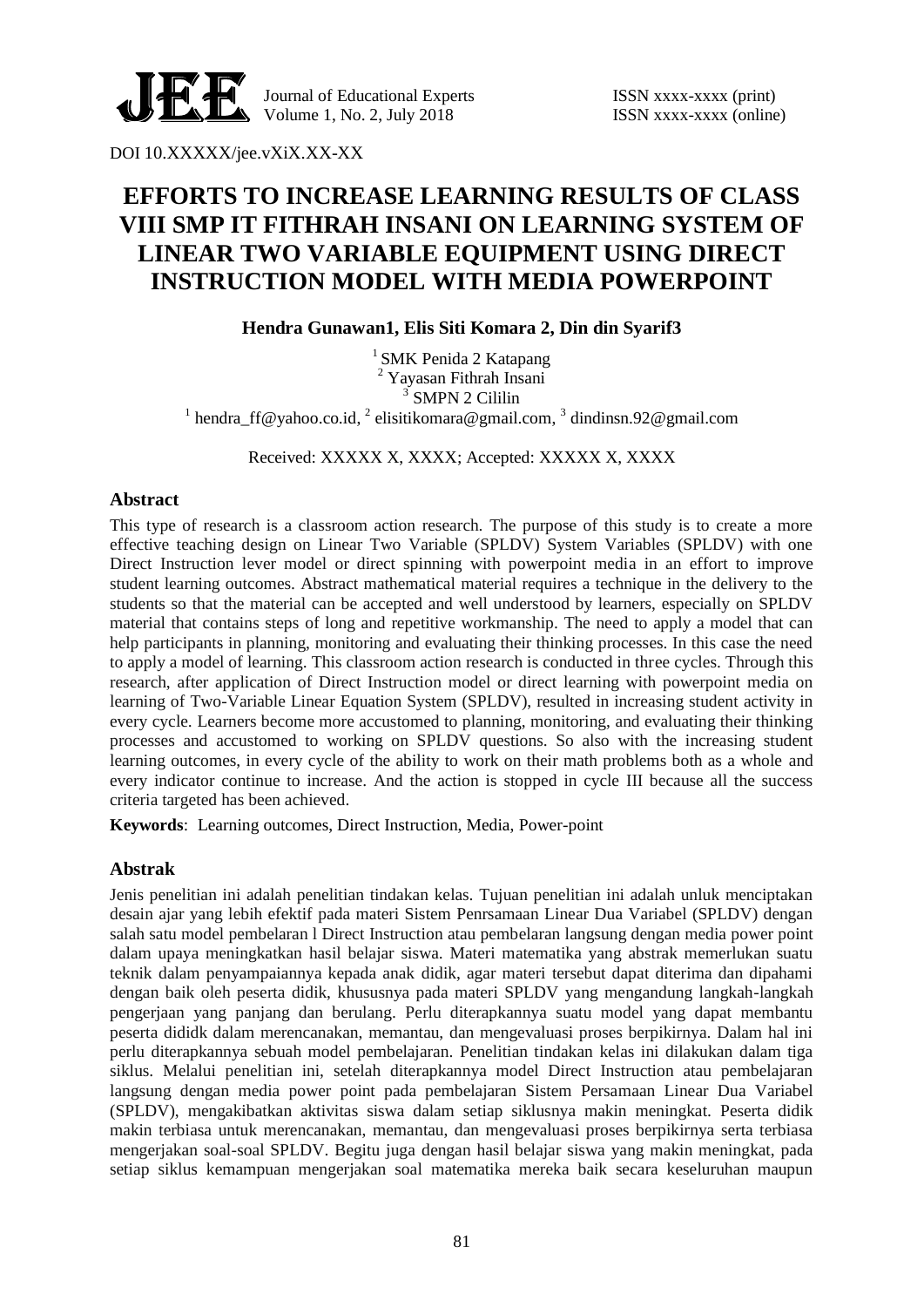perindikatornya terus meningkat. Dan tindakan dihentikan pada siklus III, karena seluruh kriteria keberhasilan yang dituju telah tercapai.

**Kata Kunci**: Hasil belajar, Direct Instruction, Media, Power point

*How to Cite: Gunawan, H., Komara, E. S., & Syarif, D. (2018). Efforts To Increase Learning* Results Of Class Viii Smp It Fithrah Insani On Learning System Of Linear Two Variable Equipment Using Direct Instruction Model With Media Powerpoint. *Journal of Educational Experts* (*JEE)*, 1 (2), XX-XX.

# **INTRODUCTION**

Norman, S Adzwar (2006) argued that to face the 21st century is expected to be colored by competition, the Indonesian nation absolutely needs to have quality and high-quality citizens. In the effort of developing Indonesian human quality, the minimum benchmark that must be achieved is the growth of logical thinking ability and independence attitude in the students. For that, the learning system that prioritizes mathematics and other science becomes a prerequisite for the education process to shape the Indonesian people who are able to face and anticipate the challenges in the future, So to face the challenges in the 21st century students must be qualified in solving two-variable linear equations system (SPLDV), one of the benefits of SPLDV in mathematics specifically determines the coordinates of the two-line cut points, determines the equation of the line, determines the constants on an equation. To solve everyday problems that require the use of mathematics, the first step to do is to develop a mathematical model of the problem. The data contained in the problem was translated into one or more PLDV. Further completion of SPLDV is used to solve the problem. The problems can be about numbers and numbers, age, money, investment and business, size, and so on.

Based on the results of interviews and preliminary observations with teachers of mathematics class VIII in SMP IT Fitrah Insani, obtained information that in the academic year 2016/2017 many errors found when students work on the problem in the Two-Variable Linear Equation System. This can be seen from the results of replication with the number of participants 22 students, there are 15 students who get the value of the test that is still below the Minimum Criteria of completeness defined by the school, which is 70. Errors made by students generally solve equations, math and apply in everyday life.

The purpose of this research is to create teaching design that proved effective through SPLDV material with the contextual approach, one of the users is Direct Instruction model in order to improve student learning result. Besides, through this research is also expected to push the effort of designing mathematics teaching materials.

The plan of a classroom action research with a lesson study base containing the strategies to be developed will be revised, supplemented, reduced, by 3 cycles, 3 interviews, and 3 times data collection, with the following plans:

| N <sub>0</sub> |             | Aspect | <b>Description</b>                                                                                                                                      |
|----------------|-------------|--------|---------------------------------------------------------------------------------------------------------------------------------------------------------|
|                | by students |        | Difficulties commonly experienced 1. Students have difficulty understanding<br><b>SPLDV</b><br>2. Difficulty in distinguishing PLDV and<br><b>SPLDV</b> |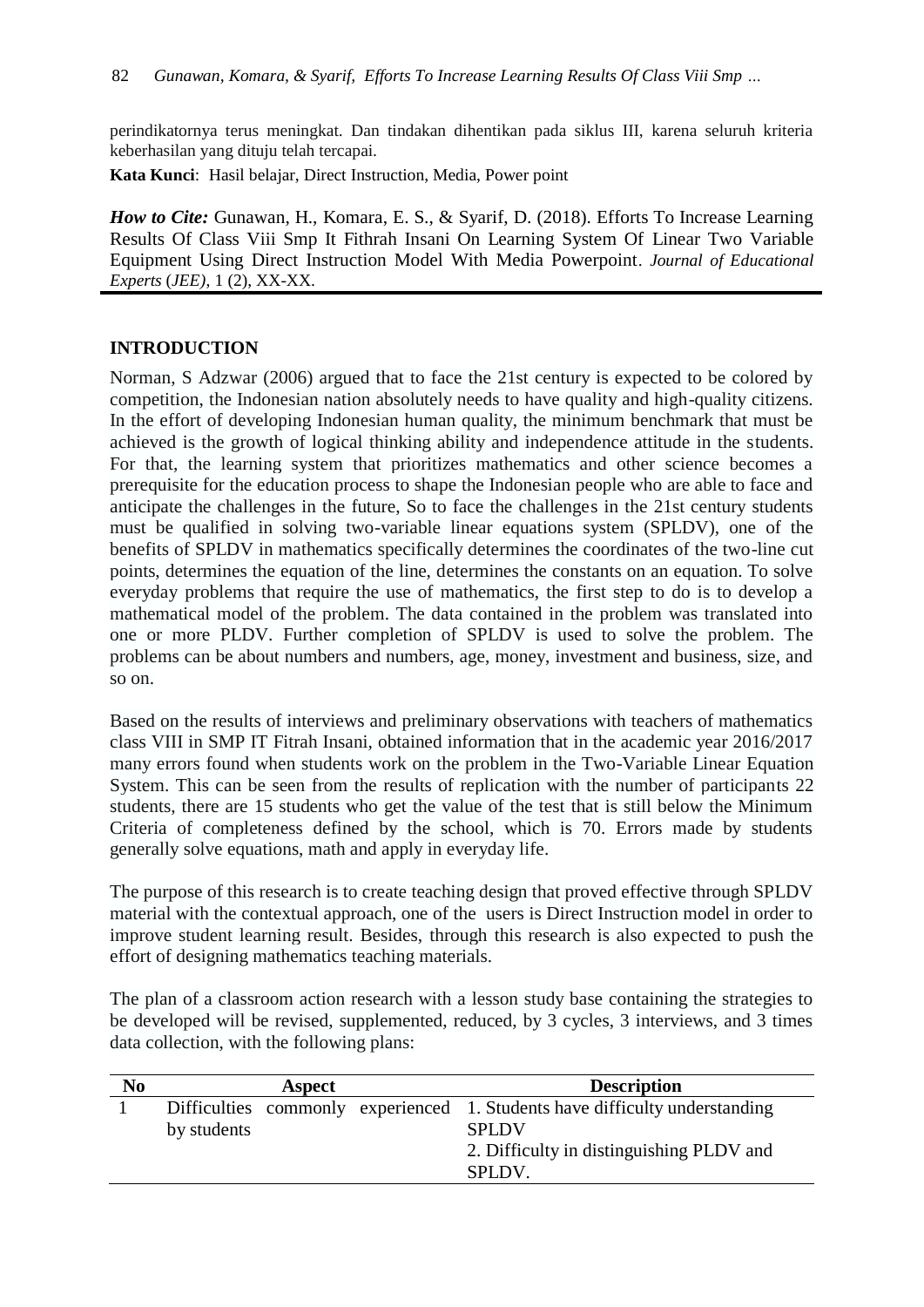| N <sub>0</sub> | Aspect                  | <b>Description</b>                        |
|----------------|-------------------------|-------------------------------------------|
|                |                         | 3. Resolve SPLDV related to daily life    |
|                |                         | 4. Make a mathematical model of the story |
|                |                         | problem                                   |
|                | Teachers how            | to teach teachers how many lectures and   |
|                |                         | exercises                                 |
|                | <b>Master Model</b>     | Elis Siti Komara, S.Pd.                   |
| $\overline{4}$ | <b>Essay Evaluation</b> | <b>Test Questions</b>                     |

# **METHOD**

This type of research is a class action research based on lessening study, which is intended to provide information on how appropriate action to be applied to learners so that the learning outcomes increase. Therefore research is focused on teacher actions to increase the learner's activity. This research was conducted in three cycles, This research was conducted from 13 November 2017 until 17 November 2017 in the odd semester of the academic year 2017-2018 at SMP IT Fithrah Insani Regency West Bandung with the subject of research is student of class VIII with number of students counted 44 people consisting 22 men and 22 women. .

The test used is written test in the form of an essay. The data obtained is calculated percentage and average are then seen an increase or decrease of each cycle, test cycle I and II (after giving action); and observation sheets for teachers and students for the conditions of action implementation.

Sources of data are research personnel consisting of teachers and students, the type of data that is quantitative data and qualitative data obtained through test results, observations and journals. And the data collection methods are: (1) Data about learning condition SPLDV was taken by using observation sheet covering observation to teacher and learner; (2) Data on learning achievement was taken by using test included cycle I, second cycle test and cycle III test, and; (3) Data on reflection is taken using the journal.

Data obtained from this research that comes from the test cycle I, the test cycle II and test cycle III. All data is processed using Microsoft Excel by calculating the average and see the average ratio of each cycle.

### **RESULTS AND DISCUSSION**

### **Results**

**1. Cycle Research Results 1**

### **a. Planning (Plan)**

The thing done at the planning stage is the making of learning implementation plan (RPP) based on the syllabus used as the research reference. The RPP made for the cycle I consist of 1 meeting on the material "Determining the SPLDV Completion Set using a graphical method" using Direct Instruction model with powerpoint media. Based on the learning steps in RPP cycle I. Implementation of Direct Instruction model with power point media in cycle I is done by lecture, question-answer, and discussion method and has indicators: (1) Defines linear equations of two variables; (2) Describe the model and system of linear equations of two variables; (3) Determine the value of variables of linear equations of two variables in everyday life; Then the researcher makes an observation sheet addressed to teachers and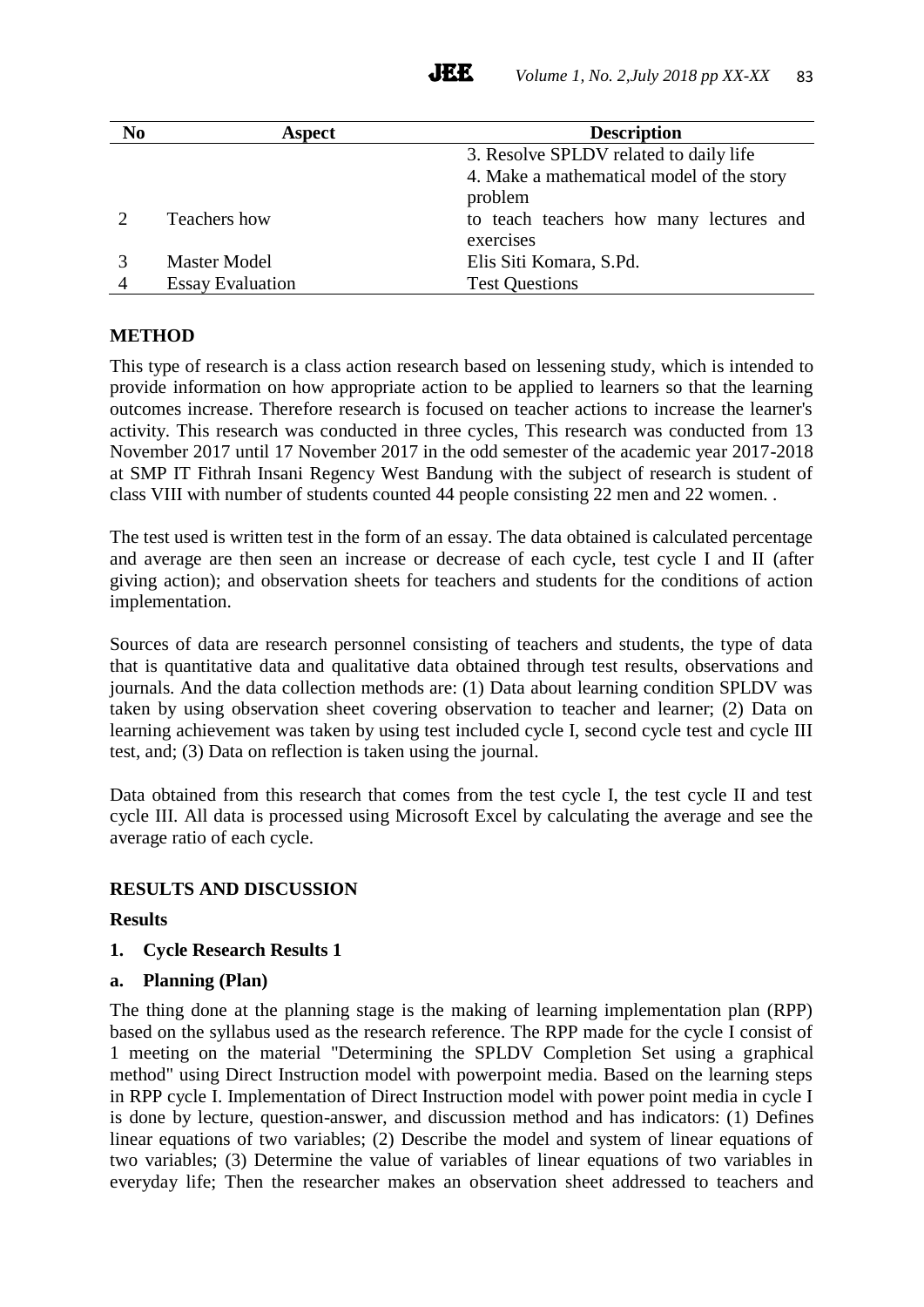students (observed aspects are based on learning steps in the lesson plan), preparing a reflection journal sheet and designing an evaluation tool for the first cycle test. Another preparation is to further strengthen teachers' knowledge and understanding of learning implementation with Direct Instruction model with powerpoint media

#### **b. Implementation of Action (Do)**

Implementation of the action is done by a teacher of mathematics model class VIII SMP IT Fithrah Insani, while researcher act as an observer (observer). The first cycle of learning is carried out in a single meeting. The first class presentation was held on Monday 13 November 2017 with the material "Determining the SPLDV Completion Set using a graphical method". Prepared RPP using Direct Instruction model with powerpoint media with lecture method and discussion and question and answer. After the first cycle of learning has been completed, teachers and researchers discuss some of the shortcomings that occur in the learning activities. In this case, the teacher is still less to provide practice questions. If done will increase the knowledge and mastery of student concepts for the better. Classroom learning is ensured to be more active and enjoyable. In addition, teachers are less motivational so that participants can solve problems well, solve problems that are not routine, applying mathematics in daily life, and prove. Results of teacher and research discussions in the form of deficiencies in learning will be improved in the second cycle.

**Picture 1 Situation Learning in Cycle 1**



### **c. Evaluation (See)**

After one meeting to complete the basic competency "Describing the system of linear equations of two variables and their completion associated with contextual problems", an evaluation was conducted with the test of the cycle I on Monday, November 13, 2017. This activity was conducted to find out the extent of mathematical problem-solving students on the material "SPLDV" after learning with Direct Instruction learning model with Media Powerpoint.

The test results indicate that the student has not completed or the value is still below the KKM. The results of this test also show students' mastery of classical to the subject matter. So there needs to be additional action so that they really understand the material "SPLDV" this.

The results of the first cycle test that is only reached 11% are complete. This shows that students' understanding of SPLDV material of junior high school students of IT Fithrah Insani is still low. In addition, the results of the first cycle test scores are also important to look at the early mathematical abilities of SPLDV material. It aims to know the learning outcomes with Direct Instruction model with Media PowerPoint for every meeting conducted.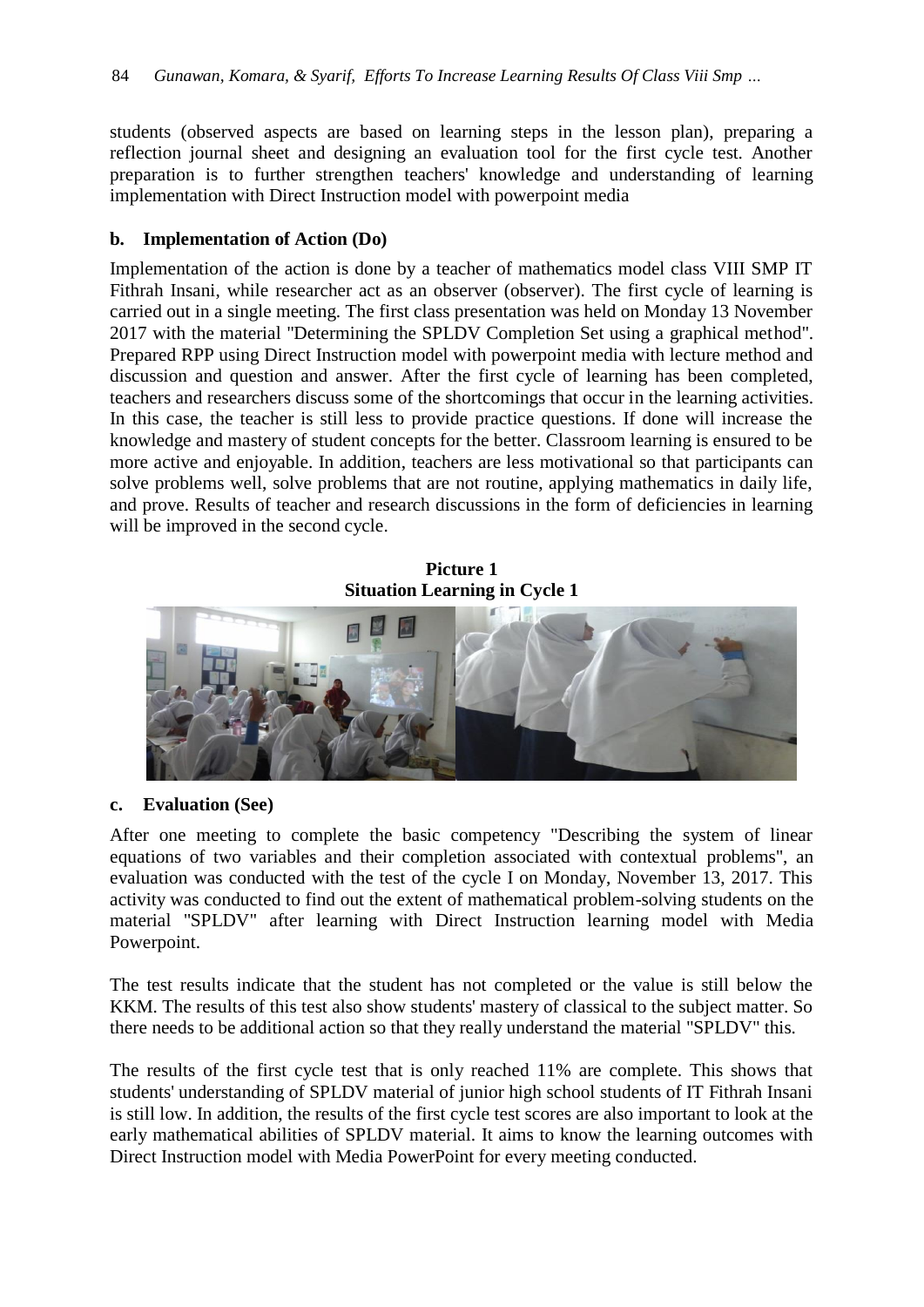**Ficture 2 Cycle Evaluation 1**



# **2. Cycle Research Results 2**

# **a. Planning (Plan)**

Based on the results of observation and evaluation on the action of the cycle I, the researchers together with the model teacher to plan the action cycle II, so that the deficiencies that occur in the implementation of the action cycle I can be improved and achieve maximum results. The things that teachers need to improve the implementation of the second cycle action are as follows: (1) Teachers should give more practice questions; (2) giving students opportunities to discuss; (3) Teachers should provide more guidance to students both individuals and groups in the learning process with Direct Instruction model with PowerPoint media.

The things that are done at this stage is the making of learning implementation plan (RPP) based on the syllabus used as the research reference. The RPP made for cycle II consists of 1 meeting on the material "SPLDV" by using Direct Instruction model with Media PowerPoint. Based on the lesson steps in RPP cycle II. Implementation of Direct Instruction model with Media PowerPoint in cycle II is done indicator: (1) Defines linear equation of two variables; (2) Describe the model and system of linear equations of two variables; (3) Determine the value of variables of linear equations of two variables in everyday life.

Then the researcher makes an observation sheet addressed to the teacher model and students (observed aspects are based on the learning steps in RPP), prepares the reflection journal sheet and designs the evaluation tool for the second cycle test.

Another preparation is to further strengthen the knowledge and understanding of teachers on the implementation of learning with Direct Instruction model with Media PowerPoint.

### **b. Implementation of Action (Do)**

Implementation of the action is done by a teacher of mathematics model class VIII SMP IT Fithrah Insani, while researcher act as an observer (observer). The second cycle learning action was conducted in one meeting. The first class presentation was held on Wednesday 15 November 2017 with the material "Determining the SPLDV Settlement Association using the Substitution and Elimination method". Prepared RPP using Direct Instruction model with Media PowerPoint with lecture method and discussion and question and answer. Then the teacher gives more exercise questions and provides opportunities for students to discuss with friends or with the group and more motivate the learners that math is indispensable in everyday life. After the second cycle of learning has been completed, model teachers and researchers discuss some of the shortcomings that occur in learning activities. In this case, the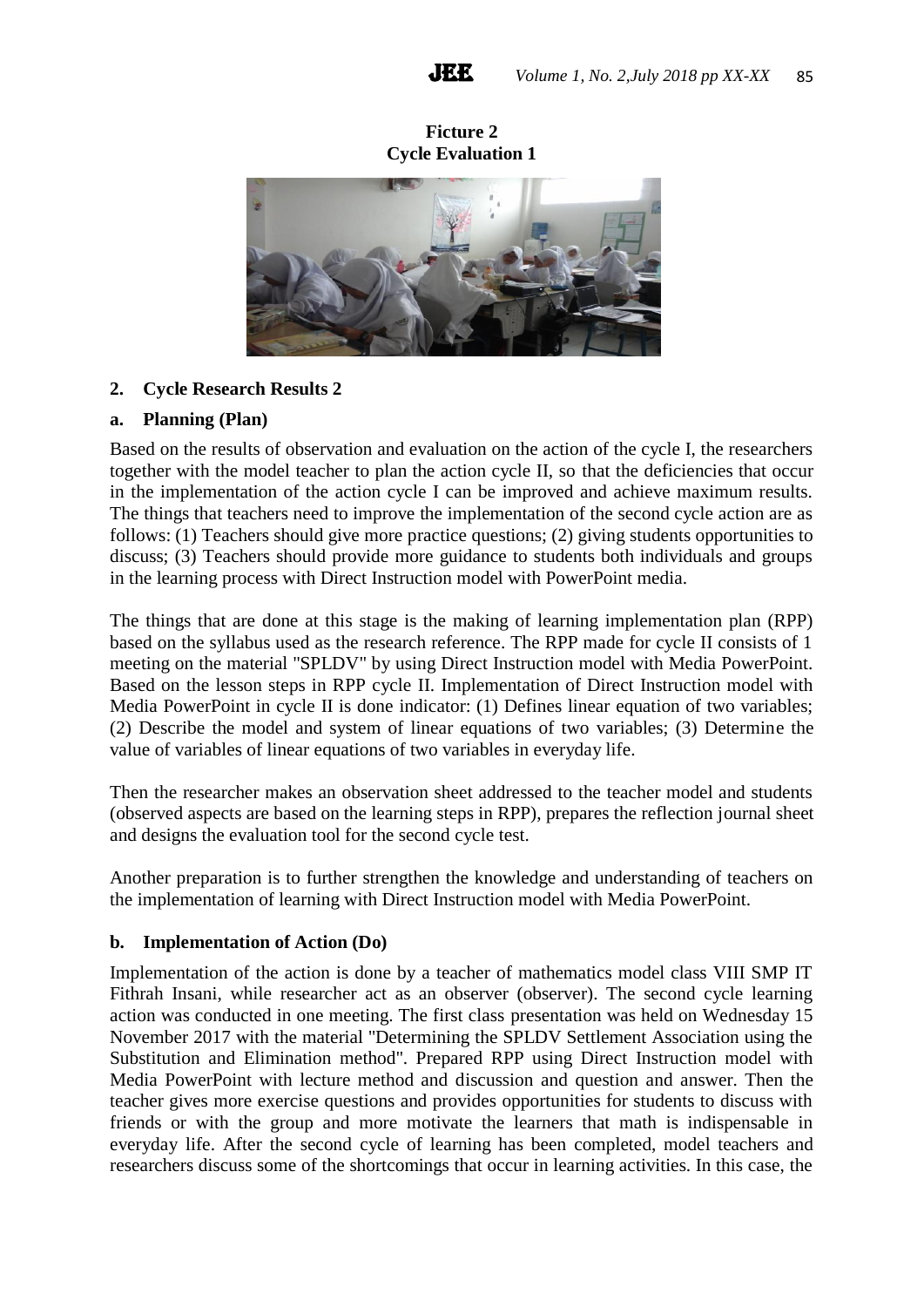teacher is less to provide guidance in doing the exercise questions so that at the time of the test is still a lot of wrong or wrong. If done will increase the knowledge and mastery of student concepts for the better. Classroom learning is ensured to be more active and enjoyable. In addition, fewer opportunities for learners to present the results of discussions with the group. The results of teacher discussion of models and researchers in the form of deficiencies in learning will be impro ved in the third cycle.

**Ficture 3 Cycle Learning Situation II**



#### **c. Evaluation (See)**

After one meeting to complete the basic competency "Describing the system of linear equations of two variables and their completion associated with contextual problems", an evaluation was conducted with the name of the first cycle test on Wednesday, November 15, 2017. This activity was conducted to find out how far mathematical problem-solving students on the material "SPLDV" after learning with Direct Instruction learning model with Media Powerpoint.

The test results indicate that the student has not completed or the value is less than the KKM less than cycle 1. The results of this test also show students' mastery of the classical subject matter. So there needs to be additional action so that they really understand the material "SPLDV" this.

Results of the second cycle test that is only reached 43% complete. This shows that students' understanding of SPLDV material of junior high school students of IT Fithrah Insani has increased. In addition, the results of the second cycle test score are also important for the action to be taken in cycle III of SPLDV material. It aims to know the learning outcomes with Direct Instruction model with Media PowerPoint for every meeting conducted.



**Ficture 4**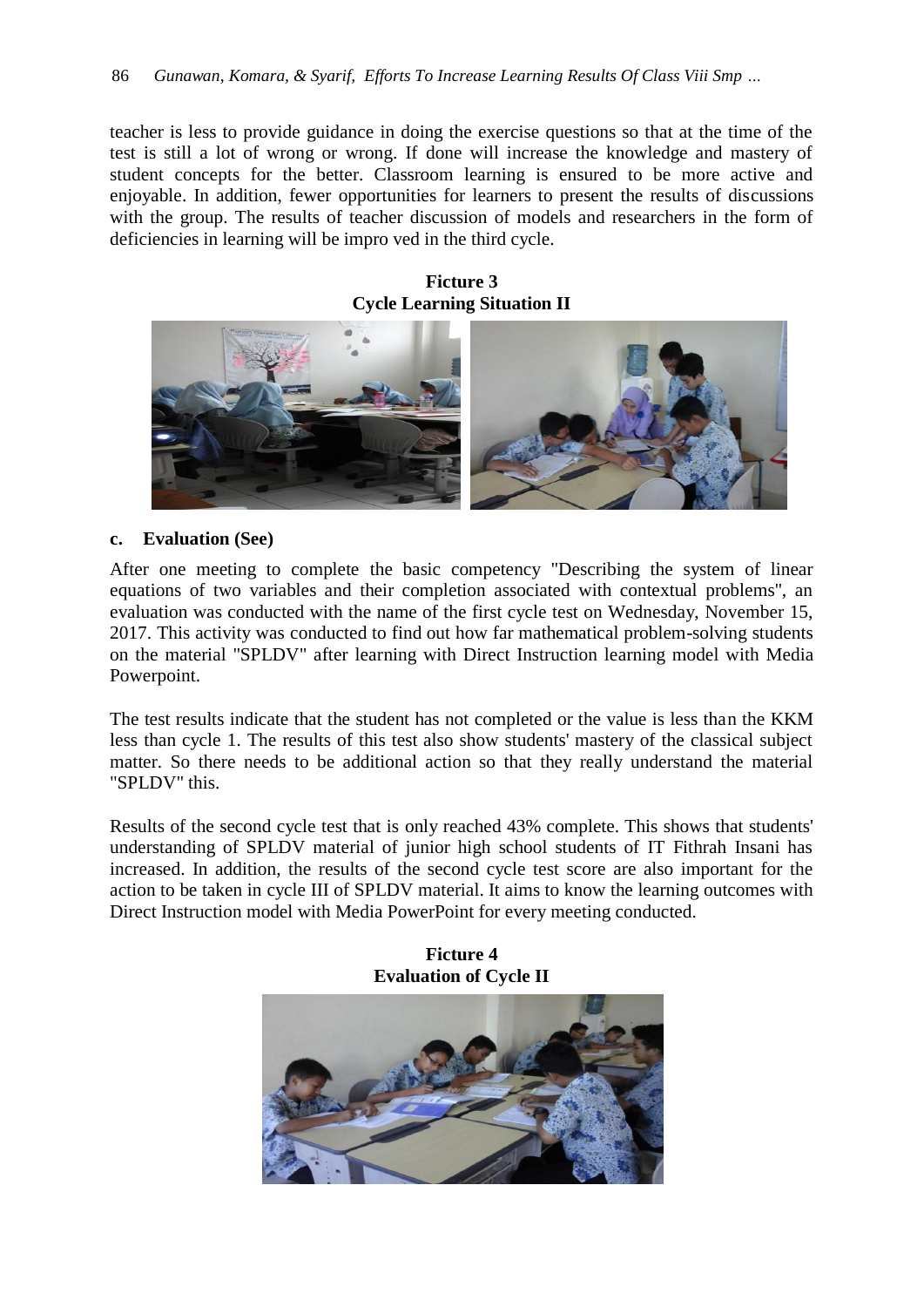# **3. Cycle Research Results 3**

## **a. Planning (Plan)**

Based on the results of observation and evaluation on the action of cycle II, the researchers together with the model teacher to plan the action of cycle III, so that the deficiencies that occur in the implementation of action cycle II can be improved and achieve maximum results. Things that should be improved by teachers on the implementation of action cycle III are as follows: (1) Teachers should provide more guidance to learners when doing exercise questions; (2) giving the students the opportunity to present the results of the discussion with the group's friends to find out where the error is; (3) Teachers should provide more guidance to students both individuals and groups in the learning process 3with Direct Instruction model with PowerPoint media.

The things that are done at this stage is the making of learning implementation plan (RPP) based on the syllabus used as the research reference. The RPP made for cycle II consists of 1 meeting on the material "SPLDV" by using Direct Instruction model with Media PowerPoint. Based on the lesson steps in RPP cycle II. Implementation of Direct Instruction model with Media PowerPoint in cycle II is done indicator: (1) Defines linear equation of two variables; (2) Describe the model and system of linear equations of two variables; (3) Determine the value of variables of linear equations of two variables in everyday life. Then the researcher makes an observation sheet addressed to the teacher model and student (observed aspects are based on the learning steps in the lesson plan), prepares the reflection journal sheet and designs the evaluation tool for the cycle III test.

Another preparation is to further strengthen the knowledge and understanding of teachers on the implementation of learning with Direct Instruction model with Media PowerPoint.

### **b. Implementation of Action (Do)**

Implementation of the action is done by a teacher of mathematics model class VIII SMP IT Fithrah Insani, while researcher act as an observer (observer). The second cycle learning action was conducted in one meeting. The first class presentation was held on Wednesday 17 November 2017 with the material "Determining the SPLDV Completion Set using a mixed method (Substitution and Elimination)". Prepared RPP using Direct Instruction model with Media PowerPoint with lecture method and discussion and question and answer. Then the teacher gives more practice questi ons and the teacher provides guidance when the students in doing the questions and provide opportunities for students to present the results of risk with friends or with the group and more motivate the learners that math is indispensable in everyday life. After the learning cycle 3 is completed, model teachers and researchers discuss some of the shortcomings that occur in learning activities. Test results in cycle III show better value than cycle II.

**Ficturere 5 Learning Situation in Cycle III**

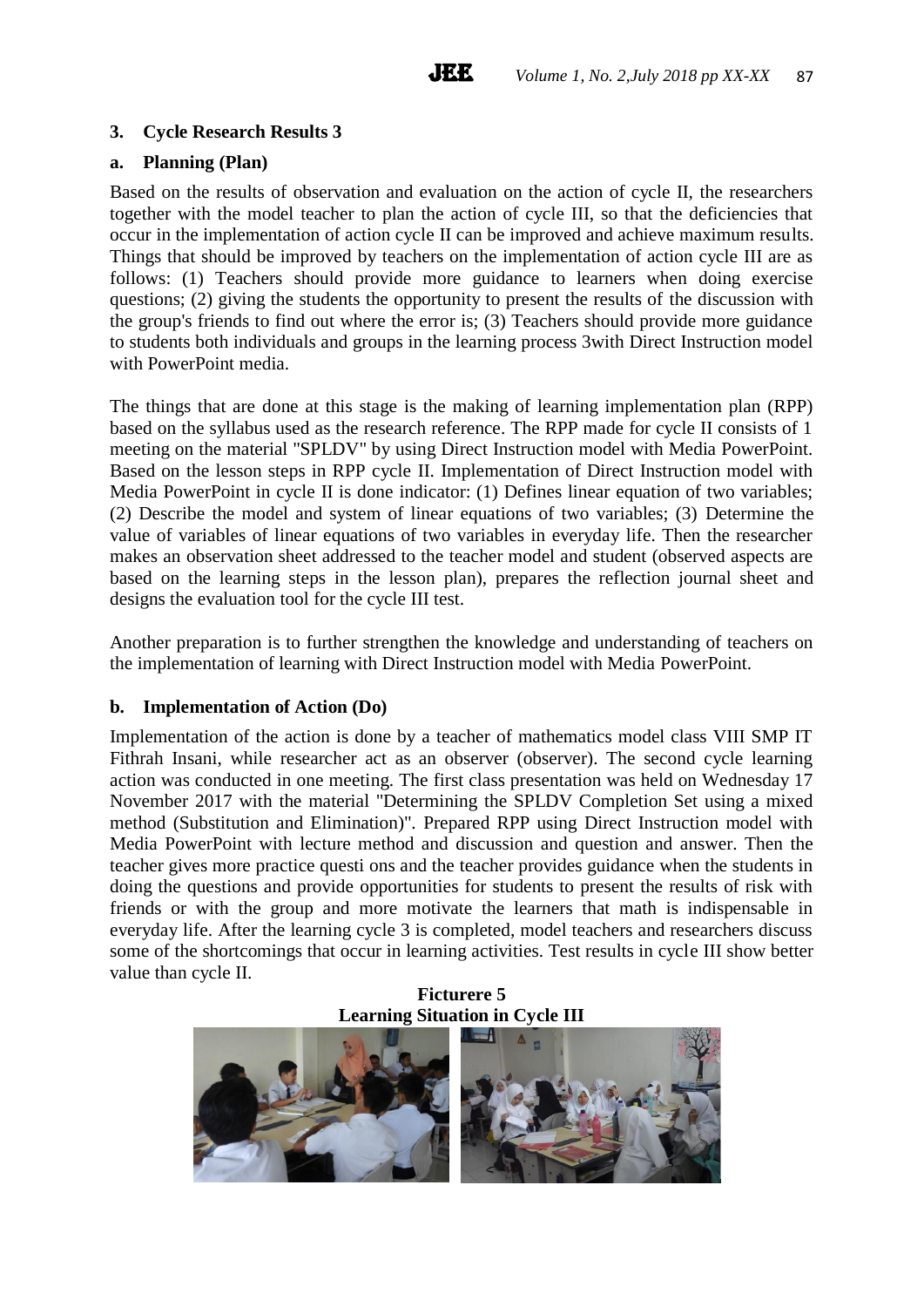# **c. Evaluation (See)**

After one meeting to complete the basic competency "Explaining the system of linear equations of two variables and their completion associated with the contextual problem", the evaluation was conducted with the test of cycle III on Thursday, November 17, 2017. This activity was conducted to find out how far the problem solving of mathematics students on the material "SPLDV" after learning with Direct Instruction learning model with Media Powerpoint. The test results indicate that there is an increase in the number of students who completed or the value above the KKM. The results of this test also show students' mastery of classical to the subject matter. So there is no need for additional action in learning.

The results of the third cycle test that has reached reach 90% which is complete. This shows that students' understanding of SPLDV material of junior high school students of IT Fithrah Insani has increased.

# **Discussion**

Research Results Based on the results of the evaluation test cycle 1, can be seen the error of each research subject for each item of the work done. The subjects of junior high school students of IT Fithrah Insani each have errors in item no.2, no. 3, No. 5 and no. 6, test questions consisting of 6 questions. However, the mistakes made between one research subject and the other on each item are not the same. The results of the work of the subjects of research can be seen in the annex of the data presented in a fragment of the results of written tests on research instruments for each research subject. From the results of a written test of each subject, the student error analysis is performed. The first type of error is in reading the problem, those who do not understand there are two problems and must find the value of a and b by using elimination and substitution and substituted into the next equation.

In General Type, This type of error can be known at the time of the interview. The type of error is the misunderstanding of the problem. Students are considered to do this type of error if the student makes a mistake in writing the problem on the problem, illustrating the problem of solving the problem of linear system problems.

The student is deemed to have made this mistake if he or she is unable to perform algebraic manipulations to find the values of x and y. After analyzing the results of the research subject, it is necessary to strengthen the validity of the analysis based on the answer sheet of the research subject. Strengthening, in this case, is called the process of triangulation that is comparing the answer sheet of research subjects with interview results. Based on the comparison process, determined the validity of the data. Consistent data on the answer sheets and interview results are valid. Then, from the data that has been determined the validity of the verification made of each research subject includes the error.

The result of research on cycle II based on a result of evaluation test can be seen the error of each research subject for each item of matter done. Show improvement can be seen from the result of student answers each item and the complete in doing the problem SPLDV. From the results of the test the average student misunderstood the story of a less understood reading and change it in the mathematical model, in general, this error can be known at the time of the interview.

Errors in understanding the problems contained in the problem of students make mistakes in writing problems on the problem, illustrating problems solving problems linear system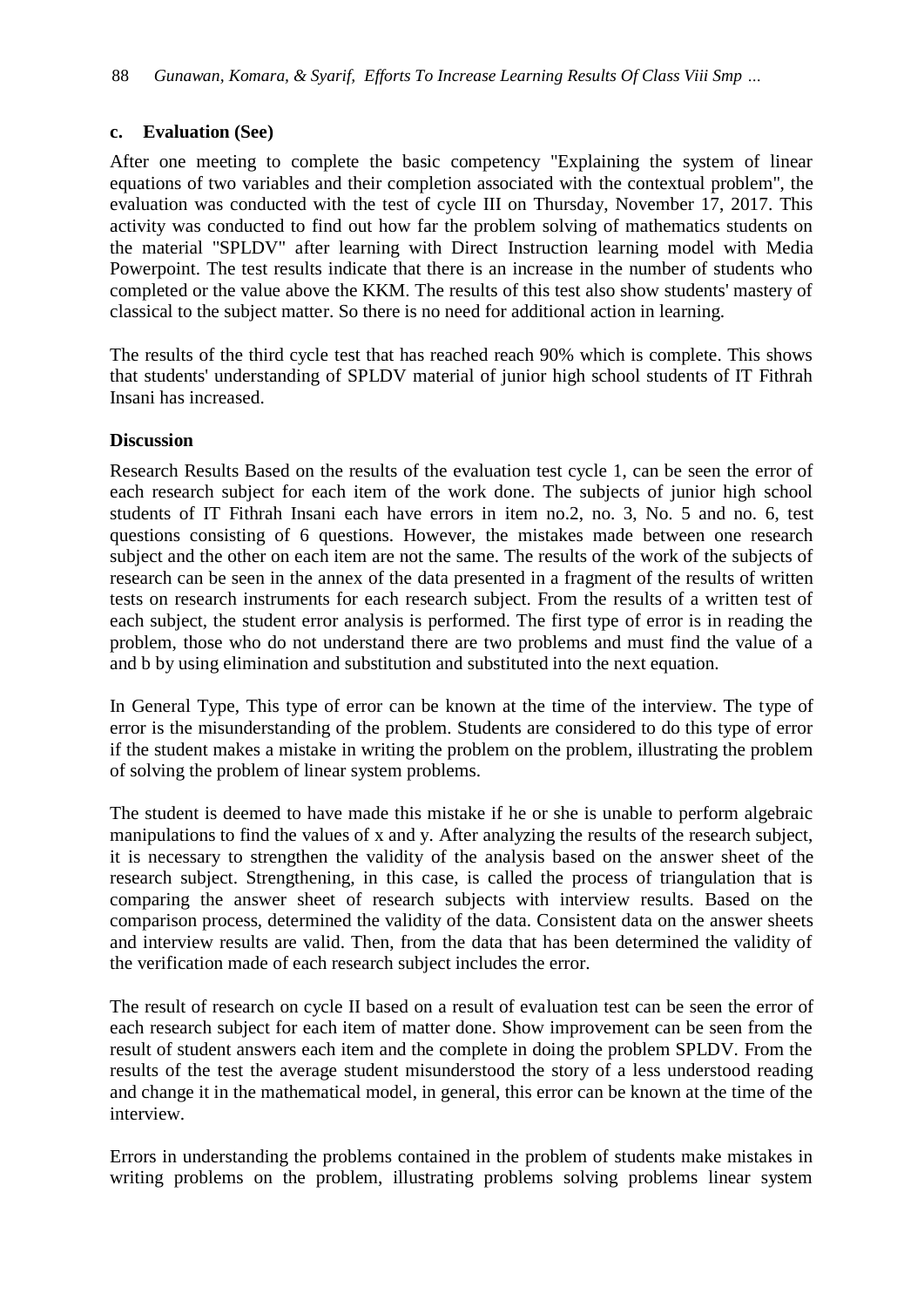problems. Students are considered less able to do the algebraic manipulation to find value, from the above it is necessary reinforcement to strengthen the validity of the analysis based on the answer sheet of research subjects. Reinforcement is required only in making mathematical models.

**JEE** 

The results of the research in cycle III based on the results of the evaluation test can be seen the error of each research subject for each item of the work done. Shows improvement can be seen from the results of student answers each item and the thorough in working on the problem SPLDV. From the results of the average student test miscalculated the story of a less understood reading the problem and change it in a mathematical model to understand and understand. Almost all students can change and create a mathematical model, this can be known from during the interview took place.

Understanding the problems contained in the problem students too can solve it, illustrate problems and solving problems of the linear system better. Students who are deemed less able to perform algebraic manipulations to seek for reduced value.

Figure 6. One of the Child Test Results in Cycle 3

# **CONCLUSION**

Based on data that has been done during the research, it can be concluded the following things:

1. Implementation of Direct Instruction method can improve student learning outcomes in class VIII IT Fithrah Insani on SPLDV lesson. It is characterized by the increasing quality of activities and responses of students in solving problems provided by teachers, increased communication skills and student cooperation and learning outcomes obtained by students. Such improvements include: (a) increased student involvement in the learning process (b) increasing student co-operation in the learning process. In general, improving the quality of student learning process appears in the emergence of student enthusiasm in following the learning.

2. With Direct Instruction approach and using IT teachers get ease in creating and innovating on their learning, more effective and efficient time to achieve learning objectives, thinking effectively in solving simple problems related to SPLDV problems qualitatively, performing quantitative analysis using data observation of the students, as a good facilitator and observer and successfully stimulate the students' ability and more successfully inculcate positive attitudes to students.

3. Improving the quality of learning process, after implemented Direct Instruction model and using IT, the quality of student learning outcomes also increased. These improvements include: (a) increasing feelings of satisfaction in students and (b) increasing psychomotor, the effective and cognitive value in self-learners.

# **REFERENCES**

Achmadi dan Supriyanto. Faktor-faktor yang Mempengaruhi Prestasi Belajar. Remaja Rosdakarya : Bandung , 1990